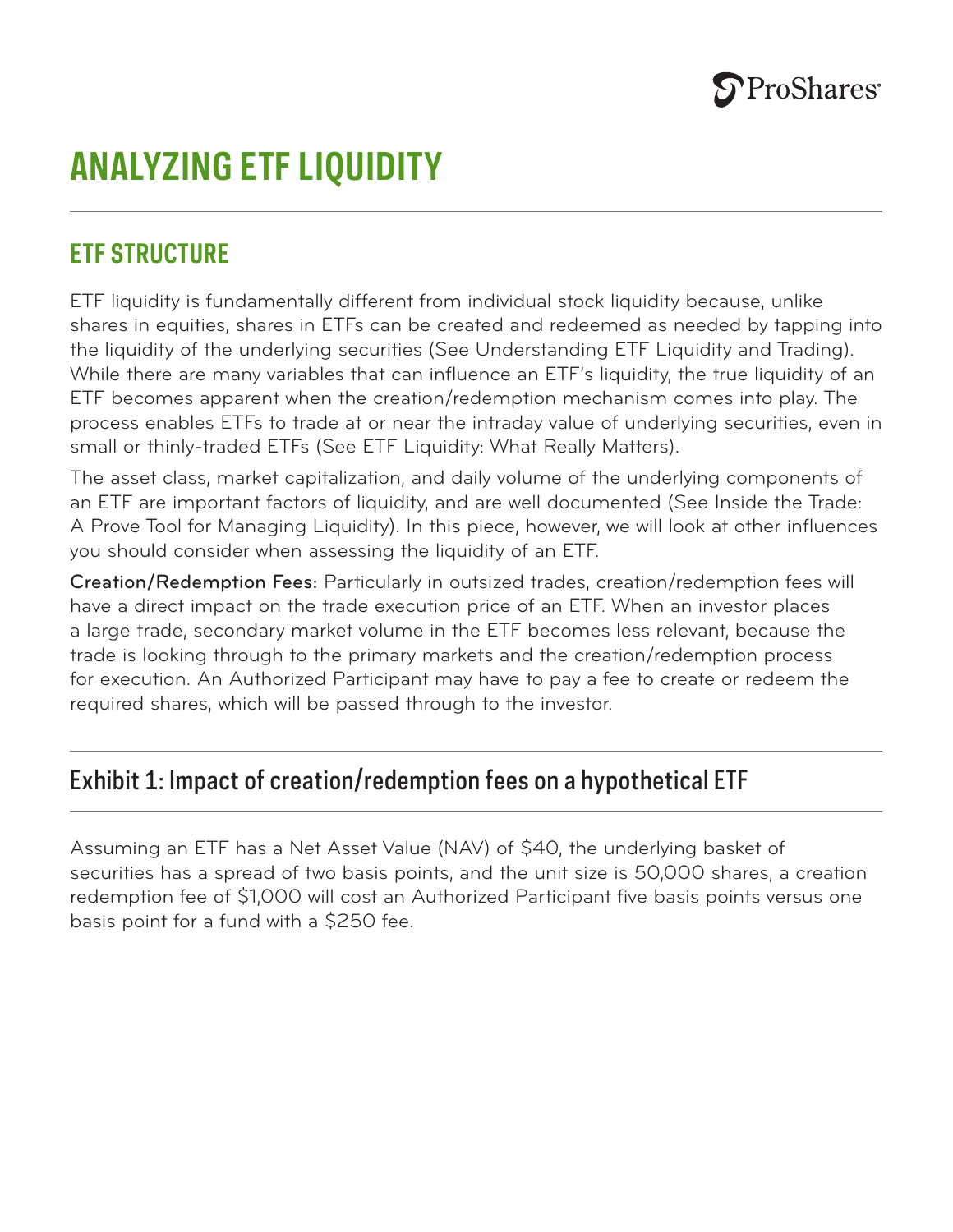

#### Unit Size: When a market maker sells shares an ETF in the secondary market, they will either sell it from their inventory or short the ETF. If they do not have sufficient shares to meet the order, the market maker will need to create new shares or locate/purchase shares (which can be costly). When a fund trades infrequently, a market maker may be also concerned that they will need to hold extra shares in inventory for long periods (which is an additional cost). Because of these concerns, a market maker will be reluctant to create shares that may result in a large and lengthy capital outlay. Smaller unit sizes will decrease the initial capital outlay, lessen the number of shares held in inventory and ultimately improve market quality.

# Exhibit 2: Impact of unit size on a hypothetical ETF

Using the same hypothetical ETF as in Exhibit 1, with an NAV of \$40 and unit size of 50,000 shares, lowering the unit size to 10,000 shares will require a much smaller capital outlay for the Authorized Participant.



#### Capital Outlay to Create One Unit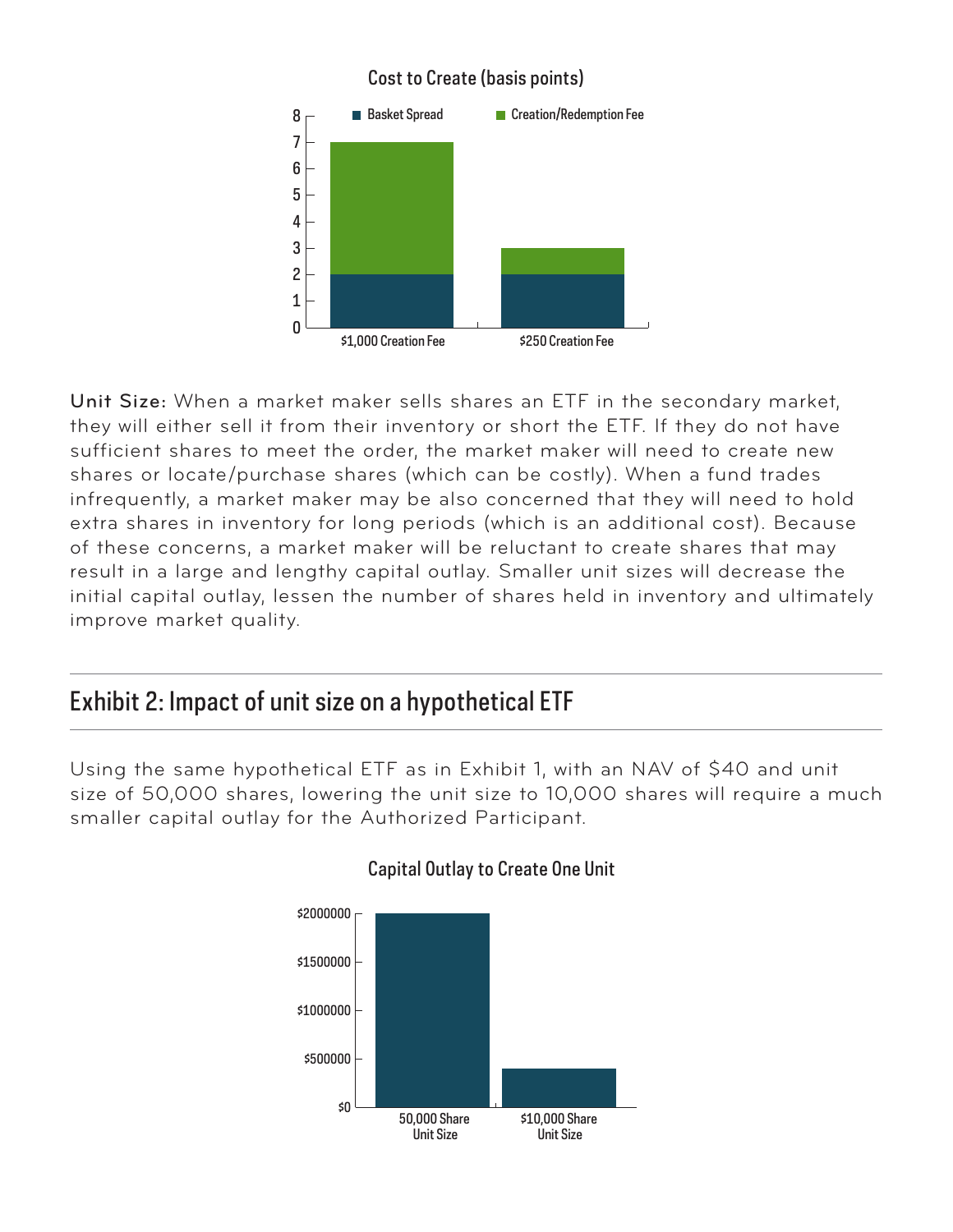Creation fees and unit sizes are often overlooked factors that may have a direct impact on ETF liquidity. Investors should be aware of these factors and take them into consideration when evaluating an ETF.

Investors making large trades should contact the ETF issuers directly and work with their capital markets desks to help facilitate trade execution.

### Key terms

- Market Maker: An individual or intermediary that offers to buy and sell a security.
- Authorized Participants: Large institutions that transact directly with ETF providers to create or redeem ETF shares.
- Creation unit: The minimum number of ETF shares required to transact directly with the ETF issuer.
- Primary market: The exchange of securities for shares of an ETF that occurs directly between authorized participants and ETF providers.
- Secondary market: The national markets system (e.g., the stock exchanges and other venues where listed securities can be traded). Shares of ETFs are continuously bought and sold by investors throughout the day on an exchange or other trading venue.
- Basket spreads: The aggregate average bid/ask spread of the underlying securities in an ETF.
- Unit Size: A minimum block of shares that can be created or redeemed through an ETF issuer by an Authorized Participant.